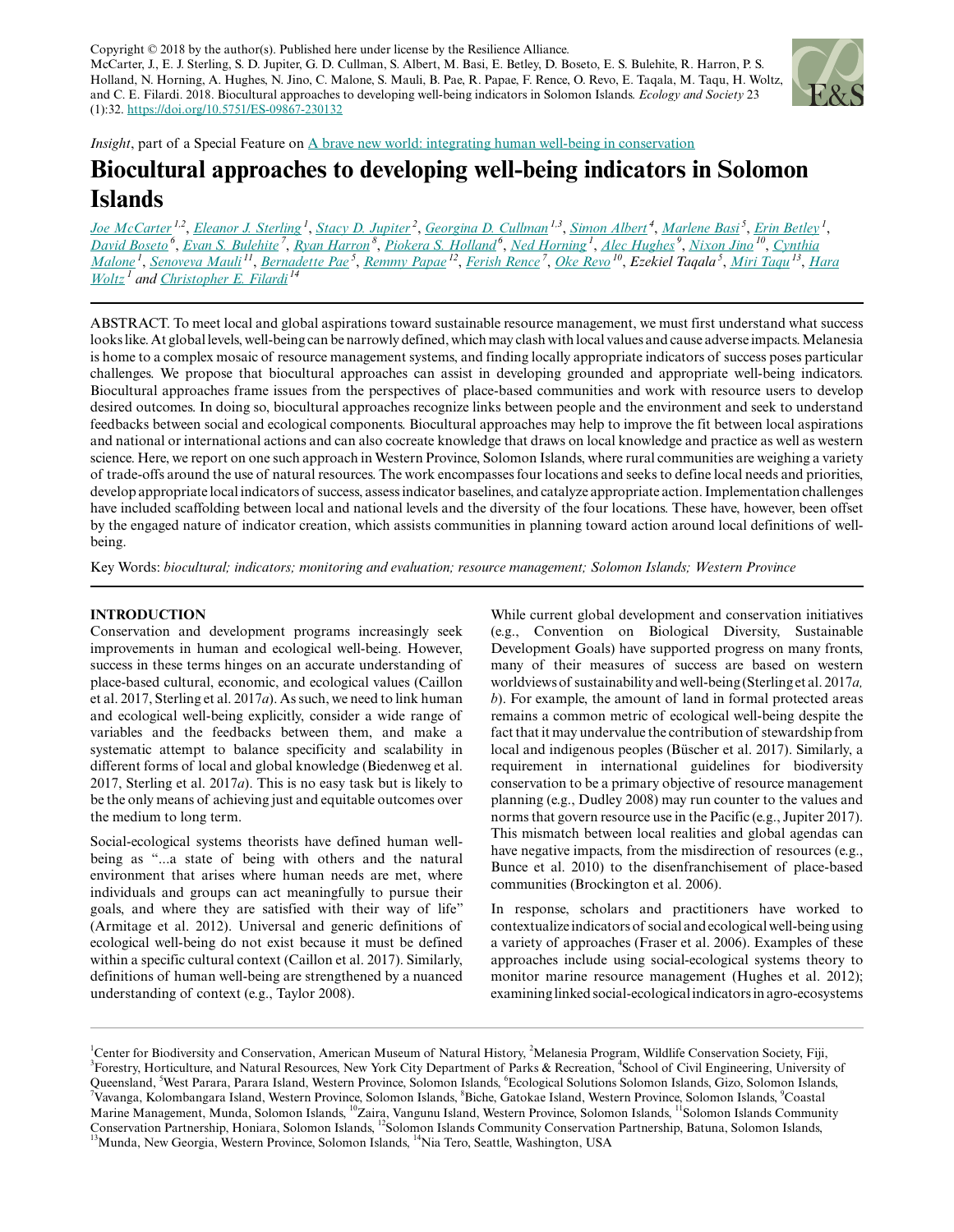(van Oudenhoven et al. 2011); developing locally framed assessments of basic needs (Wilkie et al. 2015); cocreating indicators of well-being through participatory engagement of various stakeholder groups (Biedenweg et al. 2017); and, in Vanuatu, developing indicators that align with local conceptions of well-being (Tanguay 2015). At an international scale, some efforts have recognized that there are feedbacks between social and ecological processes and that human well-being is linked to the ecological state (e.g., Bergamini et al. 2013, Naeem et al. 2016).

However, there is limited literature discussing the process for creating indicators that reflect place-based social and cultural contexts (we use the term "place-based," in preference to "local" or "traditional," to reflect groups who share a history, rely on natural resources, make decisions, and have cultural and social systems within a common geography). These social and cultural contexts are critical to developing nuanced indicators of wellbeing, which themselves may fundamentally shape social and environmental outcomes (Sterling et al. 2017*a*). Here, we describe our efforts to address this gap in four locations in Solomon Islands and reflect on some of the opportunities and challenges of the "biocultural" approach we have taken in this work.

# **BIOCULTURAL APPROACHES TO INDICATOR DEVELOPMENT IN SOLOMON ISLANDS**

We report on work in Western Province, Solomon Islands (referred to throughout as "the program"). The program began in 2014 and is ongoing at the time of writing. The program's aim is to work alongside communities to identify locally framed indicators of well-being and, in doing so, to support planning at the four sites. Success, in this context, was defined at each of the sites and was translated to Solomon Island Pijin as "achieving the good life."

We are a team of place-based researchers, scientists (with specialties spanning from ecology to social science) and conservation practitioners, all of whom are coauthors of this paper. Of the 25 coauthors, 14 are trained to a postgraduate level in an academic institution, 15 are from Solomon Islands, and 10 live at the sites. All team members involved in sustained on-theground research speak Solomon Islands Pijin, and the place-based research team is fluent in at least one of the four vernacular languages spoken at the sites.

# **Conceptual approach**

We use the term "biocultural" here to recognize the inextricable linkages between biophysical and cultural realms. The term has a long history of use within subdisciplines of anthropology (see Maffi 2005). Recently, it has been used to describe approaches to conservation and development that explicitly recognize the rights of all parties and that seek to promote both biological and cultural diversity (e.g., Gavin et al. 2015, Sterling et al. 2017*a*).

We posit that biocultural approaches provide an effective way to develop nuanced and appropriate measures of well-being. We characterize biocultural approaches to indicator development as those that build on place-based cultural perspectives and recognize the links between ecological and social realms. Such approaches have the potential to strengthen the input of local voices in provincial, national, and regional forums; guide respectful engagement by nongovernmental organizations

(NGOs) and external researchers, and facilitate the application of multiple evidence based approaches (see Tengö et al. 2014). Moreover, they may be better suited to capturing place-based, relational, and subjective understandings of well-being (Caillon et al. 2017, Sterling et al. 2017*a*).

Biocultural approaches to well-being indicator development should include at least three major characteristics (Sterling et al. 2017*a*). First, they should be consonant with local ways of knowing, and so should begin with an understanding of placebased institutions, resources, and social groupings. Second, biocultural approaches should explicitly address interactions and feedbacks between the social and ecological components of the system from which well-being is derived as an emergent property. Third, biocultural approaches to indicator development should intend to assist local action. This is in contrast to some externally driven approaches that have little relevance to local management needs (e.g., Escobar 2014). Where external groups are involved, biocultural approaches should also seek to maintain continual engagement between groups over the life of the project and may result in the cocreation of knowledge (Reid et al. 2016).

Biocultural approaches build on and are conceptually linked to other approaches. Social-ecological systems (SESs) frameworks have proven to be effective to develop an understanding of feedbacks and linkages between different components of social and ecological systems (e.g., Brondizio et al. 2009). Similarly, participatory approaches to indicator development have made important progress in validating alternative indicators with communities (e.g., Reed et al. 2008). However, there may be significant ontological and epistemological differences between western science and local ways of knowing, and neither SES analyses nor participatory approaches specifically seek to reflect a culturally grounded understanding of the system and its interactions (Danielsen et al. 2009, Laird et al. 2011). As such, they may capture information that does not resonate with placebased communities, may work with incomplete data sets that are missing items of local importance, or may not accurately speak to the state and trends for broad-scale concepts, including social and ecological well-being (Sterling et al. 2017*b*).

Well-being indicators that are developed using a biocultural approach are likely to capture social dimensions explicitly (e.g., harvest schedule for culturally significant species) and provide a historical view of the land or seascape. Moreover, they are likely to deal with perceptions of environmental change (Bennett 2016) and can facilitate the measurement of interactions and feedbacks between humans and their environment. In doing so, they may incorporate a wider set of information than do conventional indicators of ecosystem health (e.g., species richness) and, indeed, may more accurately define environmental health according to place-based observations (Caillon et al. 2017, Sterling et al. 2017*b*).

# **Context: Solomon Islands and Western Province**

Solomon Islands is a chain of nearly a thousand islands spanning 1500 km of the tropical western Pacific. The islands are geologically diverse and host exceptional patterns of biodiversity and endemism (Aalbersberg et al. 2012) as well as high levels of cultural and linguistic diversity (Lynch et al. 2002). Solomon Islands provides an instructive case study of the difficulty in aligning global frameworks for sustainable development to local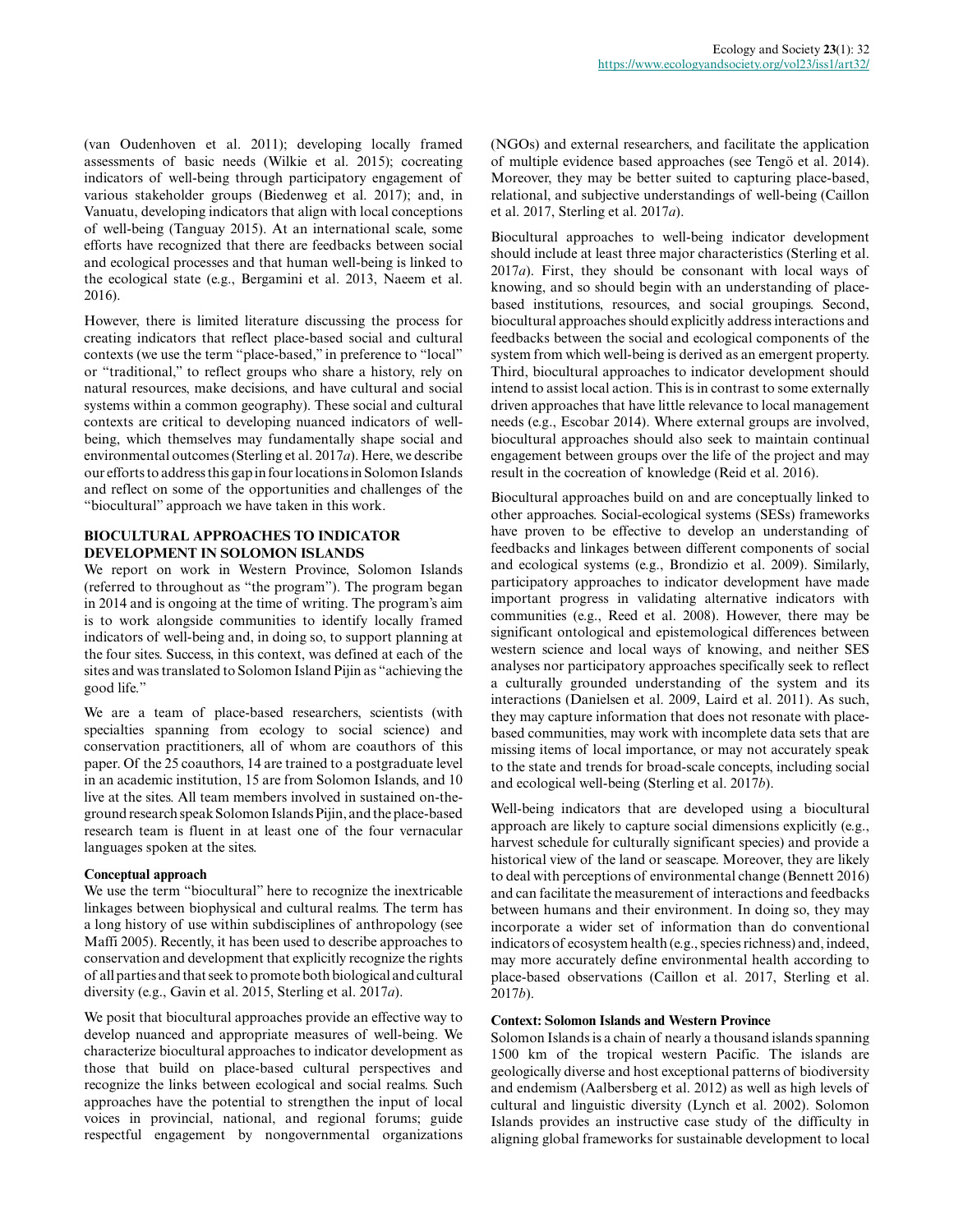| Characteristic                        | Site A              | Site B                 | Site C           | Site D                |
|---------------------------------------|---------------------|------------------------|------------------|-----------------------|
| Island type                           | Raised coral        | High volcanic          | High volcanic    | High volcanic         |
| Resident adult population (July 2016) | 90                  | 110                    | 102              |                       |
| Major religious denomination(s)       | United Methodist,   | Seventh-Day Adventist, | United Methodist | Seventh-Day Adventist |
|                                       | Catholic, Christian | Ba'hai                 |                  |                       |
|                                       | Fellowship Church   |                        |                  |                       |
| Boat travel to market town            | < 1 h               | < 1 h                  | 2 h              | 2 <sub>h</sub>        |
| Coastal setting                       | Sheltered lagoon    | Sheltered inlet        | Open sea         | Open sea              |
| Access to telecommunications          | Mobile and data     | Mobile and data        | No signal        | No signal             |

**Table 1.** Social and ecological characteristics of the four sites, Western Province, Solomon Islands.

well-being (Foale 2001). It is characterized by the United Nations as a "Least Developed Country," with high dependency on external aid and a small monetary economy. At the same time, however, communities in Solomon Islands have a rich and creative history of resilience to environmental pressures, as well as practices and epistemologies that continue to guide local stewardship of resources (e.g., Lauer et al. 2013).

Across Solomon Islands, access rights over land and nearshore reefs remain largely in control of local users. Approximately 90% of rural land and virtually all nearshore marine systems are controlled communally by groups that live in areas recognized as their customary home and resource base (Hviding 1998). Within these customary groups, leaders allocate use rights to community members for shifting cultivation, hunting, and coconut plantations or other cash crops (Aswani 2002). Management practices are culturally embedded in customary land- and seatenure institutions and reflect shifting demographic and ecological characteristics of different sites (Bayliss-Smith et al. 2003).

The population of Solomon Islands was > 605,000 in 2013 (Solomon Islands National Statistics Office 2015). More than 80% of the labor force is engaged in small-scale agriculture and fishing for consumption or trade. Unregulated large-scale logging has escalated since the 2000s, with significant ecological and sociological effects (Katovai et al. 2015). Extractive industries, especially timber and fishing, are significant exports, and there is increasing interest from the mining sector (Baines 2015).

#### **Sites**

This work was conducted at four sites in Western Province of Solomon Islands (Fig. 1, Table 1). The sites are all part of a national network of communities conducting conservation work in various forms (from full ridge to reef closures to smaller, temporal marine managed areas), which is facilitated by the Solomon Islands Community Conservation Partnership (SICCP). Although the pathway to implementation differed, work in each site was founded on longstanding personal and professional relationships, as well as requests from leaders at the sites for assistance to support existing conservation planning. Basing site selection in personal relationships has strengths (e.g., knowledge of cultural context) and weaknesses (e.g., expectations that are shaped by previous engagements). Regardless, it does increase the chances that the findings of the work will be able to fit into applied management planning and other activities at the sites.

### **Fig. 1.** Solomon Islands (main map) and Western Province (inset) showing study sites A–D.



The sites represent a range of market access and ecological transformation (Table 1). They have varying degrees of connectivity to outside markets and social networks, distinct languages, and different income generating opportunities, which typically include the sale of agricultural goods, fish, and handicrafts. The sites also differ in terms of governance structure and religious affiliation, which are major determinants of daily life in Solomon Islands. In particular, the churches influence resource use, both through edict (e.g., Seventh Day Adventist churches in Solomon Islands do not typically permit consumption of shellfish) and because they are major providers of governance and leadership.

All four sites are modified human landscapes: as elsewhere in Solomon Islands, people have maintained a productive relationship with the land over generations, which has increased diversity within some habitat types and altered the distribution of some key species (Bayliss-Smith et al. 2003, Furusawa et al. 2014). At sites A and B, recent commercial logging activity has introduced roads and transformed forest systems, resulting in significant landscape-level impacts that are affecting gardening and food production. Sites C and D have not yet been modified by industrial logging, and to some extent, residents maintain systems of resource stewardship that are based on customary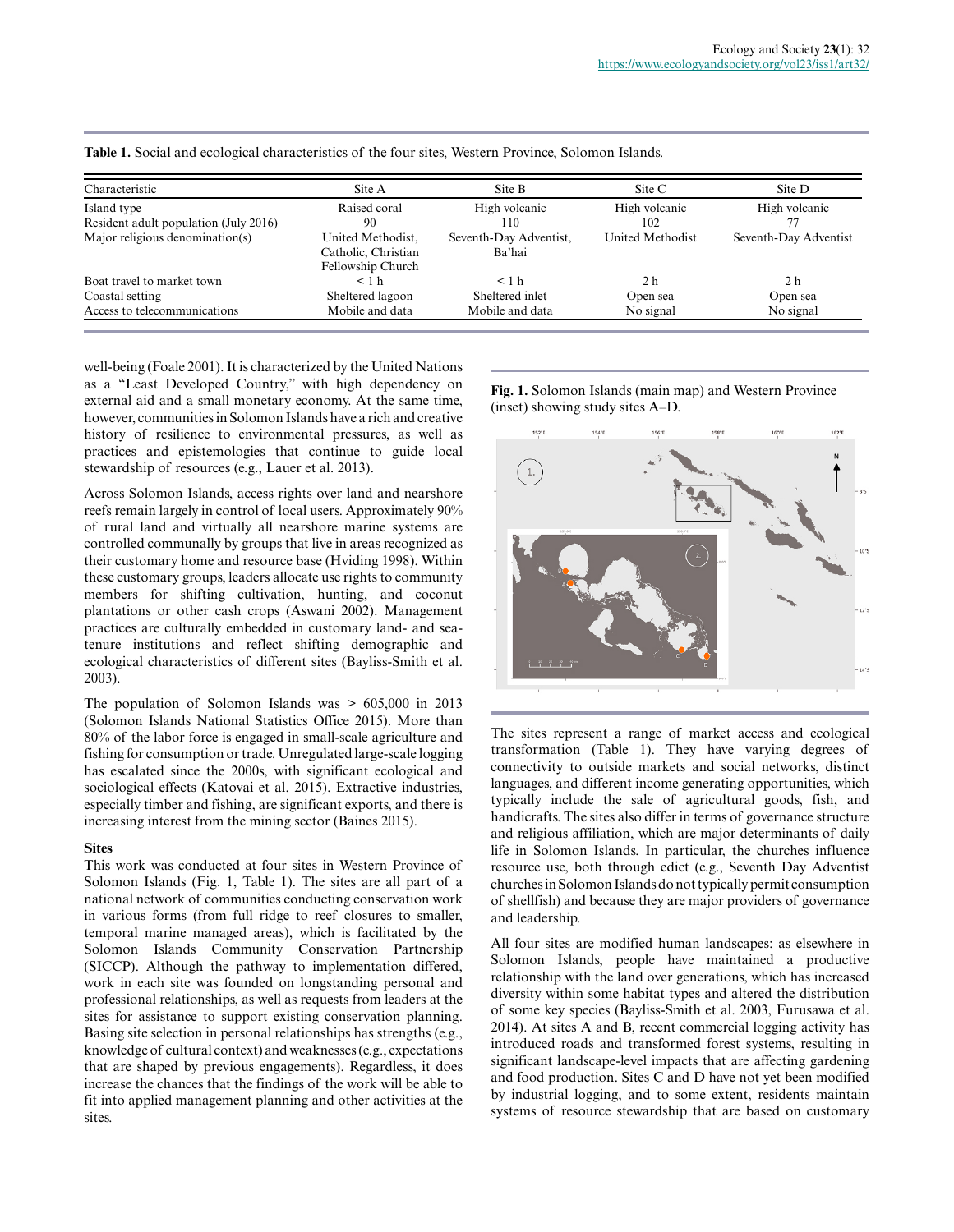resource management practice. At sites C and D, there is significant interest in commercial logging from some residents and nonresidents.

#### **Implementing the biocultural approach**

We implemented the program in five overlapping steps (Fig. 2).

**Fig. 2.** The five major steps of the biocultural approach used in this study. The steps were staged to begin at different times and proceeded iteratively.



# *Step 1: Build partnerships and collaborations among communities, researchers, and government*

The formal initiation of the program took place at the sites in 2015, with a set of workshop-style discussions around the approach, outcomes, and implications. The aim of this stage was to discuss the shape of the collaboration and mutual benefits and benefit sharing, cement personal relationships between site residents and the international team, and open communication channels for conflict resolution. At this stage, we worked with leaders at each site to identify a range of place-based researchers, some of who are coauthors of this paper. Simultaneously, the team worked to strengthen links with provincial and national governments by following the formal research permitting process and seeking regular meetings to discuss program development.

#### *Step 2: Identify goals and values*

We worked with participants at the sites to define the scope of the program using a suite of three workshops and structured discussions. The international team, with assistance from placebased researchers, led this stage during 2015, drawing lessons from elsewhere in Solomon Islands (van der Ploeg et al. 2016, Apgar et al. 2017). Participation was open and was solicited through public notices at least one week in advance of the meeting. In the first workshop, we invited participants to discuss the current state of their land, sea, and resources in a series of focus groups. In the

second workshop, we held visioning exercises to begin to characterize the desired biocultural state. These exercises began by asking participants to envision their community, land, and sea in an ideal future and worked backward from there to identify common components of well-being. Drawings produced during this exercise formed a prompt for group discussions and revealed themes that would likely have not have been uncovered by written responses (e.g., the importance of maintaining cultural markers on the landscape or the need to maintain mother-daughter knowledge transmission in the garden). In the third workshop, we used large-format printed aerial photos and satellite imagery at defined time steps (spanning 1947 to 2016) as visual bases for discussions of landscape change over time. Participants drew and annotated on acetate overlays on top of the printed bases. These workshops identified key nodes and drivers of change at each site and allowed iterative discussions of the interaction between pressures on the landscape and well-being.

The workshops revealed a set of thematic elements of well-being, which were both common and variable across the sites. Healthy terrestrial and marine environments were central to most participants' vision of an ideal future, as were the presence of some form of income generation and the maintenance of food security. At all sites, participants emphasized the need to maintain cooperation, unity, and trust within the community, ideals that are widely perceived to have been declining in recent years. There were also common concerns about diet and the shifts in garden productivity, including changes in preference toward storebought and imported foods and associated health issues.

Other themes varied among the sites. For example, sites A and B both emphasized the need for income generation and development of infrastructure, particularly roads and wharves, to facilitate trade. Participants at these two sites also emphasized the need for increased access to roofing iron for completing "permanent" houses. Site C was more focused on the importance of a strong and central church and school in the community than the other sites. Participants at site D emphasized that it was critical to maintain cultural values, both as a source of income (cultural integrity was perceived to be fundamental to success as a handicrafts marketplace) and as a foundation for maintaining an "ethic of the place." Respondents at sites C and D noted that it was critical for education systems to be rooted in the local context, ideally furthering the transmission of values and cultural practices.

*Step 3: Develop indicators to measure components of well-being* We combined the results from the workshops, as well as subsequent discussions, to derive 16 themes that were important in the ideal futures at each site. We crafted these as outcomes statements to relate them directly to locally identified actions (Table 2). The outcome statements are not mutually exclusive.

We used the 16 themes to develop an initial draft set of indicators. Although the themes were common across the sites, the emphasis of the indicators differed. For example, within the theme of garden health, site C emphasized the perpetuation of indigenous varieties of taro, whereas the other three sites emphasized other crop species and the importance of wider patterns of agrobiodiversity. Indicators were discussed with participants in a series of small group meetings and were refined iteratively over two to three rounds of feedback. We then compared the draft indicator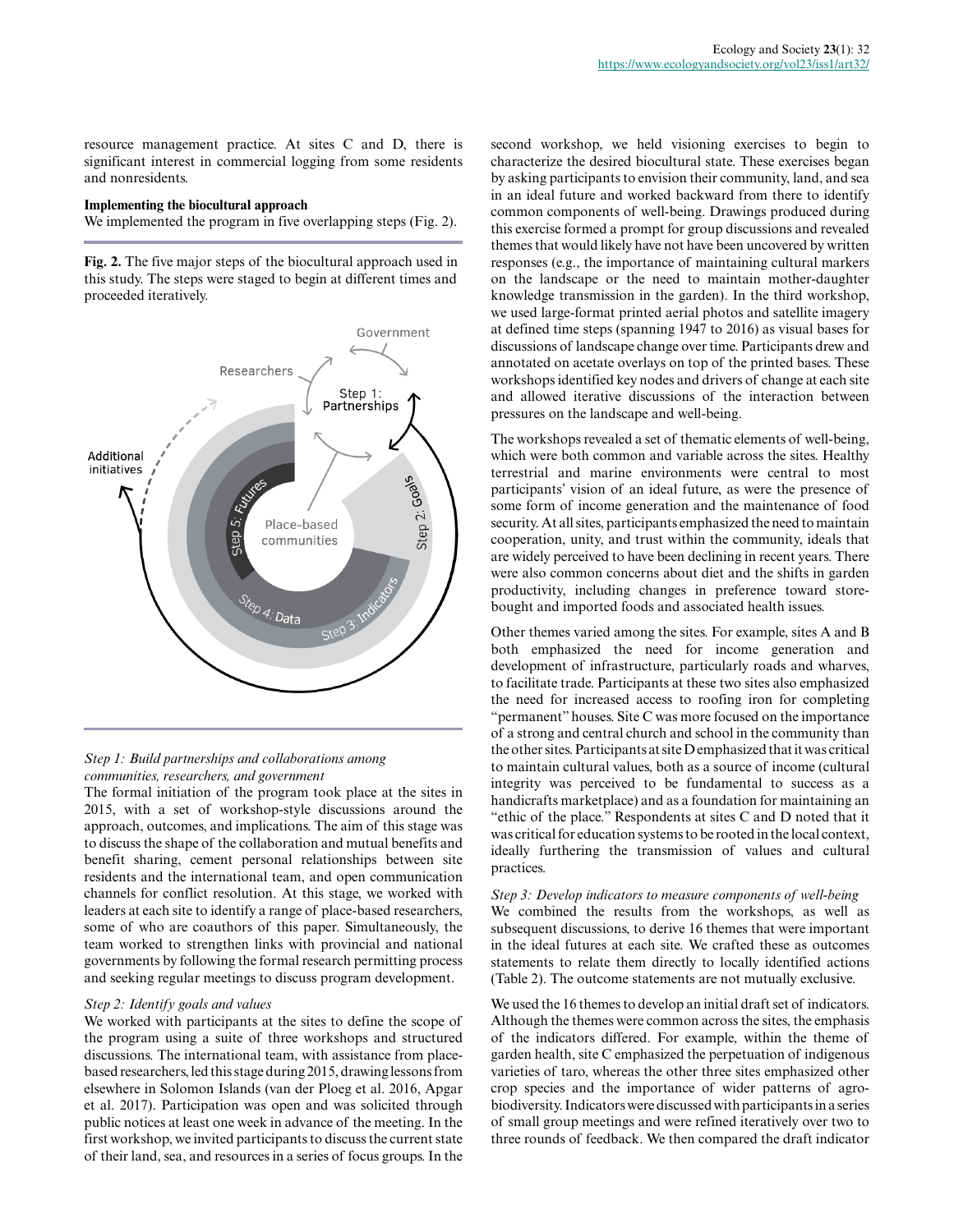**Table 2.** Desired outcomes and components of well-being at the four sites, Western Province, Solomon Islands. Outcomes 1–16 were developed from visioning workshops at the sites; outcomes 17 and 18 were added after consulting the literature.

| mber           | Nu- Outcome                                                                                      | Context                                                                                                                                                                                                                                                                                                                                                                                 | Exemplar citation                                    |
|----------------|--------------------------------------------------------------------------------------------------|-----------------------------------------------------------------------------------------------------------------------------------------------------------------------------------------------------------------------------------------------------------------------------------------------------------------------------------------------------------------------------------------|------------------------------------------------------|
| $\mathbf{1}$   | Reef, mangroves, and shellfish<br>beds are healthy                                               | The health of inshore marine resources is paramount for both foodways and livelihoods at<br>all sites. All four sites rely on nearshore reefs, and two have significant mangrove areas. Two<br>sites do not eat shellfish as part of the Seventh-Day Adventist church                                                                                                                   | McClanahan et al.<br>(2012)                          |
| $\sqrt{2}$     | Gardens are accessible and<br>productive                                                         | Participants highlighted the importance of gardens in maintaining appropriate food at all<br>sites. In recent years, gardens have become less central in food production, which<br>participants viewed as a negative trend. This trend was viewed as being primarily driven by                                                                                                          | Reenberg et al. (2008)                               |
| 3              | Appropriate gardening practice<br>is known and used                                              | changes in knowledge transmission, taste preferences, and garden pests<br>Workshop participants expressed concerns that current social and technical practice for<br>agriculture is inadequate for food production. This encompasses technical knowledge (e.g.,<br>how to maintain soil health), ability to learn gardening techniques, and percieved<br>appropriate spiritual practice | Fazey et al. (2011)                                  |
| $\overline{4}$ | Diets are diverse and nutritious                                                                 | Diets at the four sites were perceived to have shifted toward having a greater prevalence of<br>imported, store-bought food over garden-grown produce. Participants perceived subsequent<br>negative issues around health and loss of cultural knowledge around food                                                                                                                    | Andersen et al. (2013)                               |
| 5              | Locally important agro-<br>biodiversity is present and used                                      | Place-based agro-biodiversity is important for the maintenance of cultural values and<br>resilience but has waned in recent years                                                                                                                                                                                                                                                       | Fazey et al. (2011)                                  |
| 6              | Forest and terrestrial<br>environment is healthy                                                 | All four sites have significant terrestrial areas, which provide a variety of forest products<br>and provisioning services. Primary and secondary forest zones are sometimes contested as<br>potential arenas for commercial logging. Access to clean freshwater is an issue at all sites                                                                                               | Katovai et al. (2015)                                |
| $\tau$         | Resource base is adequate for<br>community needs                                                 | The size and health of the resource base as a whole is a critical component of adaptive<br>capacity. Community needs, in this context, are defined by participants at the sites but are<br>considered at a systems level                                                                                                                                                                | Walter and Hamilton<br>(2014)                        |
| $\,$ 8 $\,$    | Important local knowledge is<br>used, transmitted, and<br>maintained                             | Like many Pacific Island communities, components of local knowledge and practice remain Lauer and Aswani<br>critical to everyday life. There are concerns about knowledge transmission along with<br>concurrent social and environmental change                                                                                                                                         | (2009)                                               |
| 9              | Vernacular languages are<br>transmitted and used                                                 | Vernacular language is a key component of local identity and linkages between land and<br>sea. Increases in migration, both in and out of the sites, along with other factors place<br>pressure on vernacular languages. Workshop participants were also concerned about the<br>efficacy of transmission to children                                                                    | Lynch et al. $(2002)$                                |
| 10             | Residents cooperate and are<br>unified around key issues                                         | The ability to work together to solve problems was discussed during all participant<br>workshops, both as a critical node of recent change and as a precondition for action on<br>social and environmental issues                                                                                                                                                                       | Fazey et al. (2011)                                  |
| 11             | Leadership is effective and<br>transparent                                                       | Closely linked with outcome 10, challenges around legitimacy of leadership and governance<br>define resource use management in Solomon Islands                                                                                                                                                                                                                                          | Jupiter and Egli (2011)                              |
| 12             | Village population is healthy,<br>wealthy, and happy                                             | Health and wealth at the sites was critical. Health, wealth, and happiness are fluidly defined<br>and are understood as a range of objective (e.g., site-level prevalence of noncommunicable<br>diseases) and subjective (e.g., self-rated happiness) measures                                                                                                                          | Malvatumauri National<br>Council of Chiefs<br>(2012) |
| 13             | Resource management bodies<br>are legitimate and functional                                      | Closely linked with outcome 11, but referring specifically to communal decision-making<br>arenas, which typically face issues in terms of leadership transparency and function                                                                                                                                                                                                          | Jupiter and Egli (2011)                              |
| 14             | Income-generating activities<br>are present, shared, and viable                                  | Income generation is a critical concern at the sites in light of school fees, tithes, and other<br>needs                                                                                                                                                                                                                                                                                | Fazey et al. (2011)                                  |
| 15             | Sites have appropriate social<br>infrastructure                                                  | The ability for residents to take opportunities can be enhanced or constrained by the<br>presence of key infrastructure (e.g., roads, water tanks, mobile towers)                                                                                                                                                                                                                       | Fazey et al. (2011)                                  |
| 16             | Community can deal with<br>pressure from logging<br>companies or other external<br>market forces | National-level processes influence communities in a number of ways, one of the most visible Kabutaulaka 2000<br>of which is extractive logging                                                                                                                                                                                                                                          |                                                      |
| 17             | Governance is congruent with<br>resource base                                                    | The ability of residents at the sites to manage resources adaptively will be constrained in<br>scenarios in which they depend on resources outside their direct control                                                                                                                                                                                                                 | Fazey et al. (2011)                                  |
| 18             | Knowledge of system limits is<br>present and transmitted                                         | Knowledge of system limits is a critical component of effective management                                                                                                                                                                                                                                                                                                              | Foale (2006)                                         |

set with similar international programs to identify potential gaps and synergies. This resulted in the addition of a further two sets of indicator categories, which had been established as critical to building an understanding of the system but had not been identified in step 2 (see Foale 2006, Fazey et al. 2011; Table 2).

We do not display specific well-being indicators here. This is primarily because indicator development is an iterative process; the indicators will continue to be defined over the next one to two years. While the steps we took to form partnerships and promote

dialogue with communities have generally been productive, biases in selection are difficult to avoid. In particular, we note the potential for the selection process to favor easily verifiable knowledge, as well as the general tendency for collaborative projects to "particularize" indigenous and local knowledge (see Agrawal 2002). To avoid these tendencies, we view our current indicator list as a draft for discussion with participants at the sites, as well as the basis for steps 4 and 5 that followed. We provide three worked examples from one site in Table 3.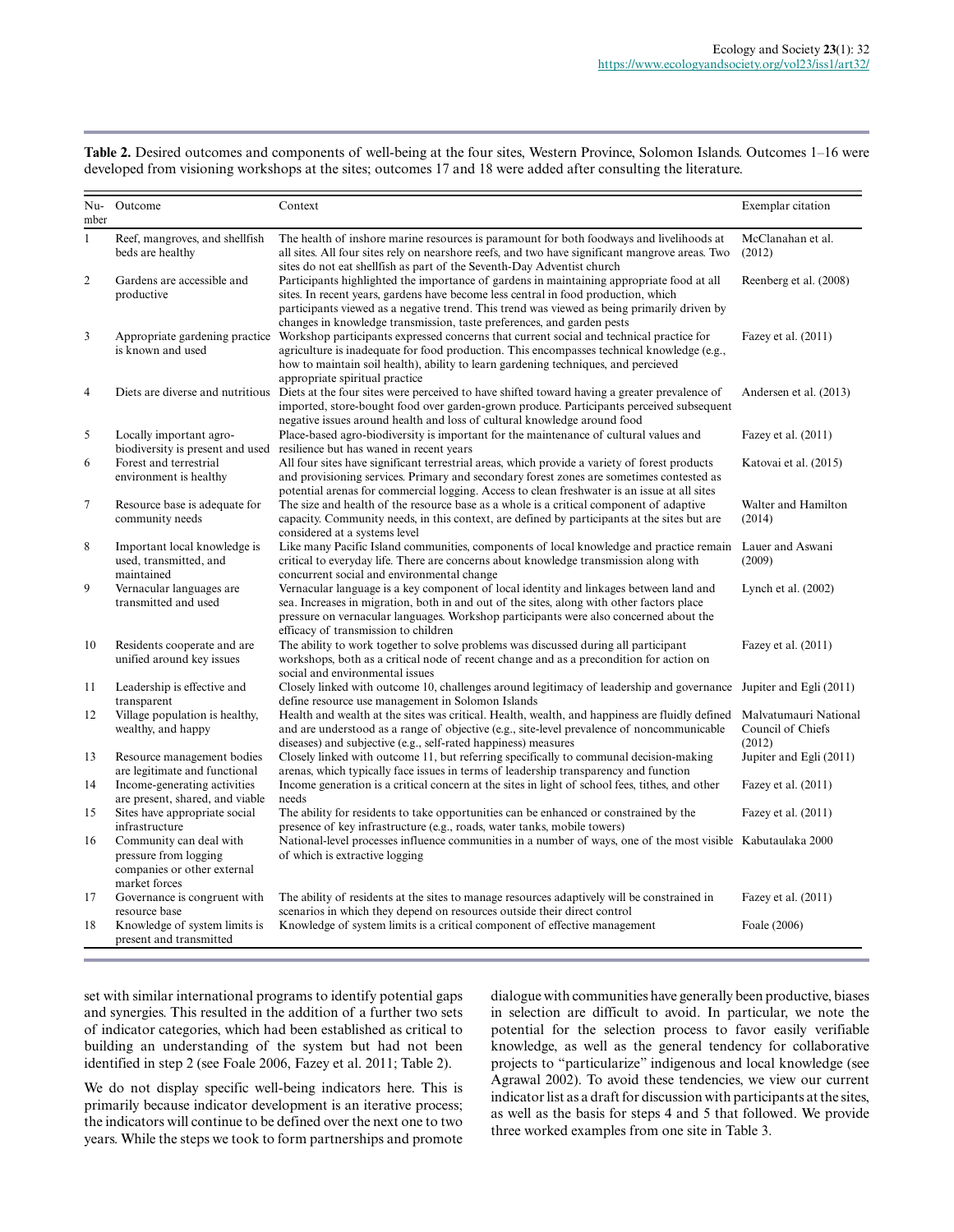**Table 3.** Example of indicator development in three thematic areas at site A, Western Province, Solomon Islands.

|                                                         | Thematic area                                                                                                                                                                                                                                                                                                                                                  |                                                                                                                                                                                                                                                                                                                                                |                                                                                                                                                                                                                                                                                                                                                                                                                                                                               |  |  |
|---------------------------------------------------------|----------------------------------------------------------------------------------------------------------------------------------------------------------------------------------------------------------------------------------------------------------------------------------------------------------------------------------------------------------------|------------------------------------------------------------------------------------------------------------------------------------------------------------------------------------------------------------------------------------------------------------------------------------------------------------------------------------------------|-------------------------------------------------------------------------------------------------------------------------------------------------------------------------------------------------------------------------------------------------------------------------------------------------------------------------------------------------------------------------------------------------------------------------------------------------------------------------------|--|--|
| Development step                                        | Appropriate gardening practice is known<br>and used                                                                                                                                                                                                                                                                                                            | Diets are diverse and nutritious                                                                                                                                                                                                                                                                                                               | Reef, mangroves, and shellfish beds are<br>healthy                                                                                                                                                                                                                                                                                                                                                                                                                            |  |  |
| 1: Build partnership<br>2: Identify goals and<br>values | As described in text<br>Visual outputs from visioning and current<br>state discussions indicate that, in the<br>context of rapidly changing agricultural<br>practices, mother-daughter transmission<br>of knowledge had been interrupted and<br>people do not follow best practices                                                                            | As described in text.<br>Discussions and current state workshops<br>highlight changing diets and perceived<br>links to cultural change and increased<br>rates of illness, in particular diabetes                                                                                                                                               | As described in text<br>Visioning outputs and discussions<br>highlight the centrality of marine health<br>for livelihoods and well-being                                                                                                                                                                                                                                                                                                                                      |  |  |
| 3: Identify indicators<br>to measure success            | Suggested indicators of a healthy garden<br>include robust systems of knowledge<br>transmission as well as specific practices<br>around soil and pest management                                                                                                                                                                                               | Suggested metrics include Minimum<br>Dietary Diversity for Women, an<br>internationally used indicator for<br>community-level nutritional adequacy.<br>After discussion, participants stress it is<br>important to consider explicitly the level<br>of consumption of key varieties of sweet<br>potato                                         | A range of indicators identified, including<br>ease of catch, presence and size of key<br>species, and overall habitat health. After<br>discussion, key species are refined to two<br>species of shellfish (Strombus sp.,<br>Polymesoda sp.), and key habitats are<br>closely identified (fringing reef, etc.)                                                                                                                                                                |  |  |
| 4: Measure current<br>state                             | Questions in a structured interview<br>around teaching and learning in garden<br>systems (i.e., who was the major teacher;<br>are you still learning new skills); garden<br>surveys that document practice. Data<br>show that most people still report that<br>they learn from parents, but that they do<br>not practice pest or soil management<br>techniques | Methods include structured 24-h dietary<br>recalls and semistructured, perceptions-<br>based interviews with household heads.<br>Data indicate generally low dietary<br>diversity, which at a community level is<br>below recommended levels for nutritional<br>intake                                                                         | Multiple measures, including perceptions-<br>based social surveys (e.g., can you obtain<br>enough of species X), dive surveys, catch<br>surveys, and timed counts. Data generally<br>indicate a robust current state, although<br>with significant areas of damaged coral<br>and moderate levels of algae cover.<br>Perceptions-based measures indicate<br>marine resources satisfy needs at the<br>moment, but that most participants are<br>not optimistic about the future |  |  |
| 5: Envision scenarios<br>and enable actions             | Data are used as the basis for actions by<br>Solomon Island nongovernmental<br>organization partners, aiming to<br>strengthen garden management practice<br>at the site                                                                                                                                                                                        | Data are used as the basis for<br>instructional workshops with Solomon<br>Island government officials and<br>nongovernmental organization partners.<br>Working with some of the women at the<br>site, the team also produces books of<br>recipes aimed at promoting discussion of<br>dietary change and improving knowledge<br>about nutrition | Data to directly inform marine resource<br>management planning, in partnership<br>with the Solomon Islands Community<br>Conservation Partnership and Wildlife<br>Conservation Society, between 2017 and<br>2019                                                                                                                                                                                                                                                               |  |  |
| Ongoing indicator<br>development                        | Further discussion will explore knowledge Refining with participants what<br>transmission in more detail                                                                                                                                                                                                                                                       | appropriate markers of adequate dietary<br>diversity might be                                                                                                                                                                                                                                                                                  | Refining interpretation and trends data<br>and indicators (e.g., what level of species<br>X is considered locally abundant)                                                                                                                                                                                                                                                                                                                                                   |  |  |

#### *Step 4: Measure well-being components*

Using the draft indicator list, we worked with place-based researchers to collect information on the draft indicators between 2015 and 2017. We used a mixed-methods approach to data collection and adjusted the methodologies to reflect the context and type of data required. Data collected included: catch per unit effort surveys to assess size and health of nearshore coral reef fish and invertebrates; marine surveys, using both scuba and community-based methods, to assess reef health as well as fish and shellfish abundance and diversity; remote sensing, to identify key spatial characteristics of the land and sea (e.g., total area cultivated); semistructured and structured interviews, to assess aspects of diet, governance, and linkages between land and sea; terrestrial surveys, including vegetation mapping and inventory and freshwater surveys; and agro-biodiversity and ethnobotanical surveys, to build an understanding of knowledge transmission in practice. Participant selection methods varied. In structured interviews, we purposively selected participants based on household or worked specifically with subgroupings at the sites. For ecological surveys, participants were solicited from local ranger organizations.

This step was collaborative across the place-based and international members of the team, and we sought to use methods that enabled continued monitoring if there was interest at the sites. For example, botanical surveys in 2016 were structured around training for rangers at each site, based on resources developed by the University of Queensland and SICCP (Pikacha et al. 2016).

#### *Step 5: Envision scenarios and enable actions*

We are using the data collected in step 4 to assist leaders at the sites to adapt and plan for future change, with the ultimate goal of maintaining or improving well-being. This will include the collation and presentation of information (e.g., a series of books and posters), continued discussion of the data, and the development of mental models to explore relationships between particular variables of interest to communities (e.g., between specific garden pests and garden practice). These products will be tailored to each community, although we will seek to draw comparisons where useful. The international team has produced initial drafts of products, which are being refined with the full team and participants at the sites.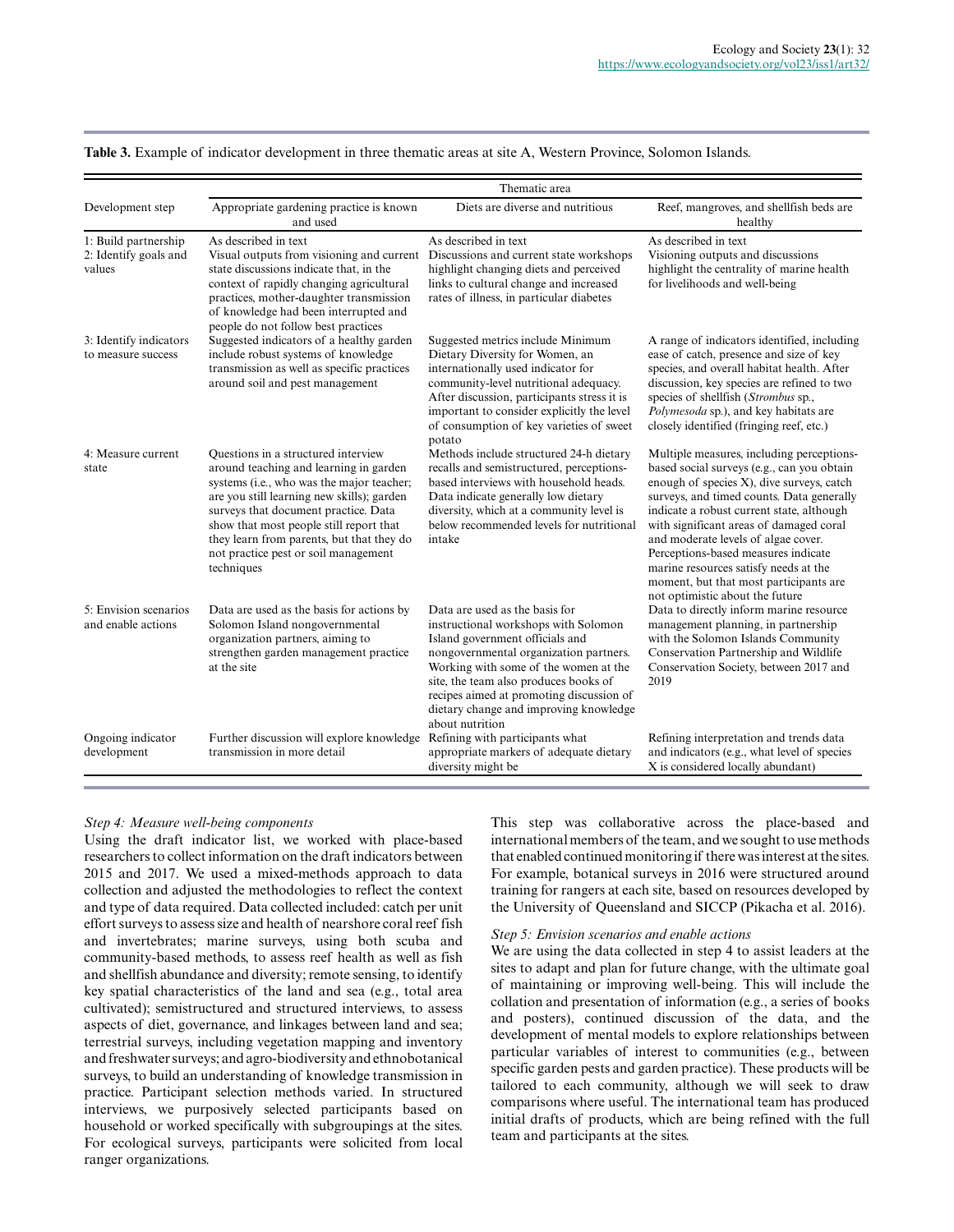#### *All stages*

Across all stages of the program, we sought to minimize the power differential between place-based participants and the research team, a common feature of research collaborations such as this (Brockington et al. 2006). We prioritized relationships between the research team (both international and Solomon Island-based) and residents at the sites, selected sites where the international team had existing relationships, and worked through nominated contact people. We took steps to establish a regular schedule of visits and we ran regular (at least monthly) meetings, as well as establishing procedures for conflict resolution. We ensured that key team members, themselves residents at the sites, were available at the sites for continued informal interactions. The program occurred in the context of ongoing programming from the SICCP and other partner NGOs, so we aligned activities with work that is expected to continue over a longer period (at least 10 years). Similarly, we explicitly sought to codesign the research with participants at each site to ensure that all work was appropriate and useful and to minimize the research-action gap (Knight et al. 2008).

We also employed research methods that aimed to promote wide participation. In particular, we sought to use visual methods widely, including collage, drawing, visual note taking, map making, storyboarding, and photographic documentation. Such methods are particularly useful in rural settings because they are well suited to engaging a range of participants and exploring how people perceive interactions between humans and the environment (Beavers and Hodgson 2011).

Finally, all work followed strict ethical guidelines based on the International Society of Ethnobiology's Code of Ethics (International Society of Ethnobiology 2006), which includes principles of free, prior, and informed consent (FPIC). In this framing, FPIC is not a one-off granting of consent by leaders at the sites (although this was obtained) but rather a continuous and reflexive process of assessment. Consent at each of the sites was based on discussion of the short-, medium-, and long-term benefits of the project, which included assistance with planning and adaptation, relevant research work such as documentation of valued plants, and the direct financial benefits from team accommodation and meals. All assistants contributing significant time to project activities (defined here as > 3 h) were compensated for their time at rates set by the SICCP.

#### **DISCUSSION**

We now discuss the opportunities and challenges of the biocultural approach to developing well-being indicators, drawing on our experience as a mixed team of international and place-based researchers. We begin by outlining community perspectives on the program, and then set the work in a wider context.

# **Community feedback**

In August 2016, the Solomon Island-based research team convened to record the perceptions and discussions from the sites. These discussions emphasized three primary points. First, the program was perceived to have been broadly relevant to leaders and participants at the sites. The team noted that all steps had been useful to catalyze discussion and facilitate engagement with the environmental and social issues at each site, some of which are perceived to affect well-being negatively. In particular, the input of Solomon Island experts in marine and agricultural systems was appreciated and promoted discussion at each site. The work was generally placed in the context of ongoing struggles for effective governance, where, despite successful resource stewardship at some sites, there is a lack of space and time for leaders and other community members to engage in discussions about current status and trends (see Fazey et al. 2011). Moreover, the use of engaging and visual methods facilitated the participation of sections of the population who are often excluded from decision making (e.g., youth and women).

Second, the research team noted that local definitions of wellbeing differ among and within sites. These differences stemmed from the geographic, environmental, and social characteristics of each site, as well as the varying priorities that were expressed during the visioning phase of the work. The research team noted that it was important for indicator sets to capture local differences effectively (e.g., between different useful plants used at each site or locally appropriate forms of governance) because these factors affect both community priorities and the capacity of leaders to respond to challenges. However, the team observed that all four sites are currently under similar pressures (e.g., the need for cash income) and that responses to these pressures (e.g., presence of resource management planning and sustainable income generating activities) could be generalized across the sites. Importantly, the team highlighted that, despite efforts to engage widely, particularly with underrepresented groups, there is no single set of well-being indicators that resonate for everyone.

Third, the team thought that it was critical to consider the long history of external engagement in Western Province. Three of the sites have experienced significant NGO engagement over the years, which had shaped expectations that external partnerships would provide immediate material benefits and that agencies would not remain over the long term (see Foale 2001, Hviding 2003). This history influenced perceptions of the program and hampered our ability to connect with some sections of the population. The place-based researchers noted that it is critical for the relationships between the international, national, and local research team to continue over the medium to long term if there is to be any practical benefit derived from the indicator development process.

#### **Opportunities**

Building on this feedback, we suggest that biocultural approaches present a number of opportunities. For one, the process has the potential to generate a significant amount of locally important and fine-grained data. Given that this information is being collected to bolster and inform topics of interest to residents at the sites, we anticipate that some data will be used directly to support action and management. For example, data from dive and snorkel surveys (e.g., invertebrate abundance) can feed directly into existing resource management planning. The data from each site will form the basis for scenario planning discussions over the coming years and will serve as a baseline to monitor activity effectiveness.

The biocultural approach described here can strengthen local access to data, link to action and management planning, and provide space for discussion and analysis. In doing so, it has the potential to strengthen the hand of place-based communities engaging with external actors (e.g., Jupiter et al. 2017). This could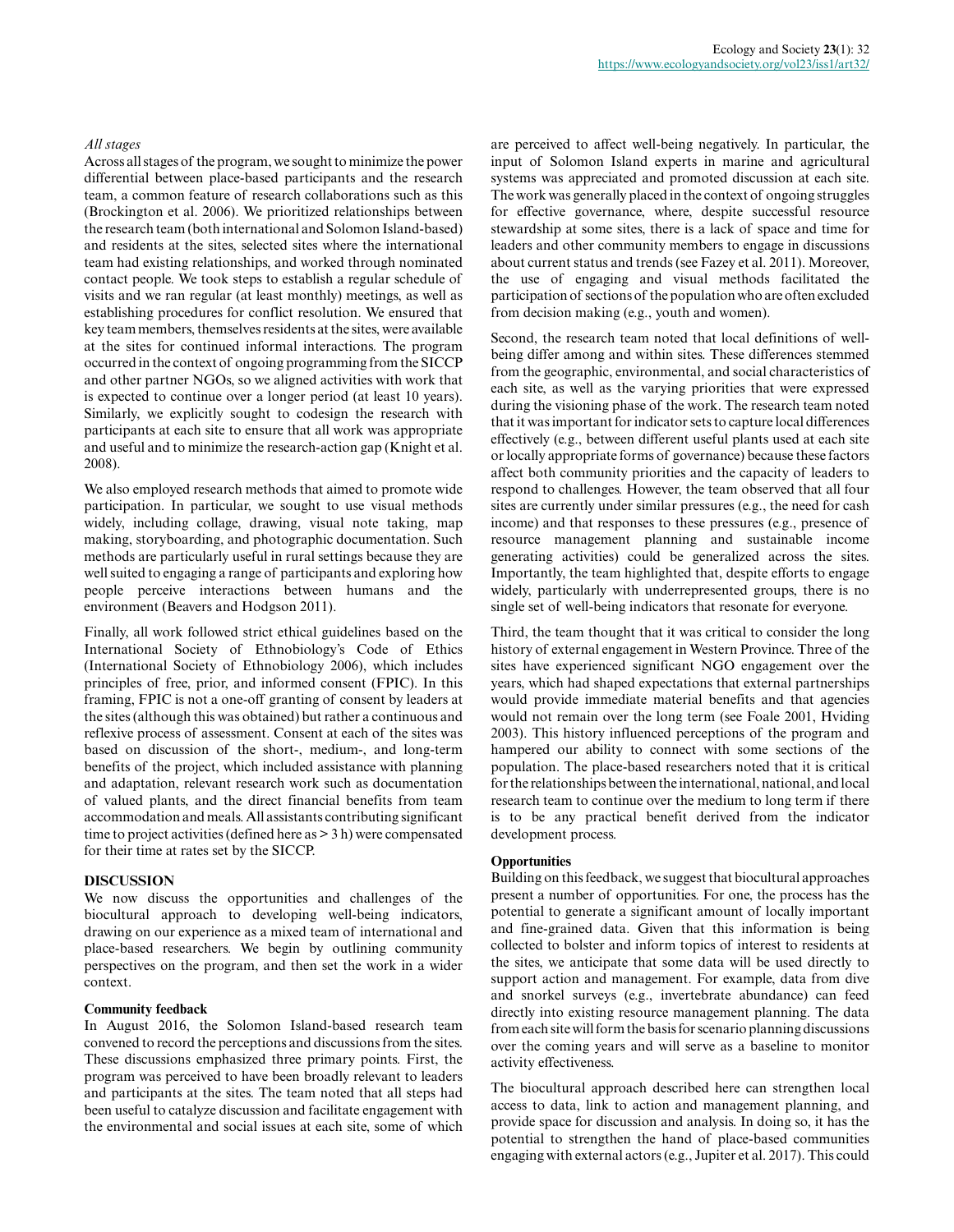occur in at least two ways: by allowing the space for leaders to develop an agenda that can guide their engagement with agencies seeking to work with them or extract resources from their land or by improving the ability to communicate place-based perspectives with government groups and NGOs. For example, the data collected here could help leaders to monitor lack of compliance with logging agreements and codes of practice or to engage external actors to address identified weaknesses.

In Solomon Islands and elsewhere in the Pacific, knowledge is situated in place (Lauer and Aswani 2009), and well-being is drawn from intangible characteristics of communities and their links with land and sea (e.g., the strength of social networks; Hviding 1998). Indicators that are not consonant with placebased epistemologies may not accurately capture these linkages and may misrepresent the lived and spiritual landscape (Agrawal 2002). The biocultural approach provides opportunities to recognize these connections: for example, the visual methods used during the workshop phase highlighted learning and knowledge transmission as metrics of successful garden management, thus linking biophysical measures (pest abundance, garden yield) with wider issues of attachment to place, language vitality, and schooling. In particular, participants highlighted the importance of landscape and boundary knowledge in light of recent land disputes, highlighting a close link between nuanced understanding of wellbeing and social justice outcomes (Martin et al. 2016).

This work aligns with other efforts in the region that have shown the potential for culturally informed indicators to enter national development policy and planning. In Vanuatu, for example, place-based well-being indicators (including the maintenance of land tenure, the transmission of knowledge, and participation in cultural practices; Malvatumauri National Council of Chiefs 2012, Tanguay 2015) have been folded into national development planning (e.g., Government of Vanuatu 2016). The ability of a biocultural approach to indicator development to influence policy and planning will depend on whether place-based leaders are able to demonstrate differences between their priorities and government agendas, as well as some flexibility in international reporting requirements. Given that in Melanesia, effective resource management solutions are likely to stem from the cocreation of knowledge between different knowledge sources (e.g., Aswani and Hamilton 2004), this approach represents a critical step toward effective linkages between place-based communities, governments, and external agencies.

Perhaps most importantly, the process of engaging communities in identifying markers of well-being has potential to be transformative in its own right. Communities in Solomon Islands are actively and creatively working to maintain characteristics of their SES that they feel to be important in a context of change (Lauer et al. 2013). However, within the communities, there are often limited governance structures or opportunities to allow for forward planning that would tackle complex social-ecological challenges (Fazey et al. 2011). The process of identifying these indicators creates the opportunity for communities to complement their current resource management practices with detailed discussions of status and trends.

#### **Complications**

Although biocultural approaches have potential, there are conceptual and practical difficulties with enacting this type of work. For one, the time investment required is both a necessary prerogative of success and a fundamental challenge (Reid et al. 2016). In particular, ensuring that indicators are culturally appropriate and relevant requires engagement over a period of years as well as relationships that are built on trust. This can be difficult for donors and funders to sustain, and in practice, may divert resources from urgent management needs (Jupiter 2017). Given the time and resources needed to develop indicators in this way, it is difficult for national governments to become involved, which makes it difficult to build strong vertical linkages with provincial and national institutions. Moreover, the focus on building a program around place-based needs brings challenges in terms of FPIC and consent; because the outcomes are not defined at the beginning, it can be difficult to convene transparent discussions around costs and benefits. Finally, "community" can be easily misconstrued (Agrawal and Gibson 1999): all four sites are socially diverse and reflect overlapping patterns of social interactions and obligations that vary for individuals in different contexts.

There are also issues in translating indicators between local and global settings. If we can identify ways to compare and aggregate across sites, local well-being indicators will become more relevant to national bodies, which may facilitate alignment between external and place-based actors. This, of course, is challenging: many such indicators represent, by definition, locally defined interests, and national- or global-level analyses require a mix of tailored local and generalized global indicators (Tanguay 2015). One way to proceed is to develop common thematic areas or outcome statements and allow flexibility within each for appropriate indicators or methodologies. For example, reef fish biomass (mass per area) is an indicator of reef ecosystem state that is comparable and useful to managers, even if it is measured in different ways (McClanahan et al. 2012). Ultimately, not all indicators that can support local action will be relevant at global scales; what is needed now is a framework or set of categories that can identify where trend- and perception-based measures may be able to complement and add value to national development planning (Sterling et al. 2017*a,b*).

Many of the difficulties of implementing a biocultural approach stem from a well-documented source: the power differential between external researchers and place-based peoples (Smith 1999). We took steps to minimize this and were able to craft a program that maintained close links to communities at the project sites, as well as a draft well-being indicator set that was drawn from the social and cultural contexts. Despite this, our success was limited in some key ways. For one, no members of the international research team who were initially granted research funding are from the project sites, meaning that they have limited place-based knowledge. Partly because of this, our ability to align research to existing agendas at the sites was limited. Moreover, decisions about programming were largely driven by the international team members, and at times, geography and logistics have limited the discussion of indicators and outputs at the sites. We hope that by using a biocultural approach, by seeking continual engagement and partnership with place-based actors, and by basing this work within existing relationships and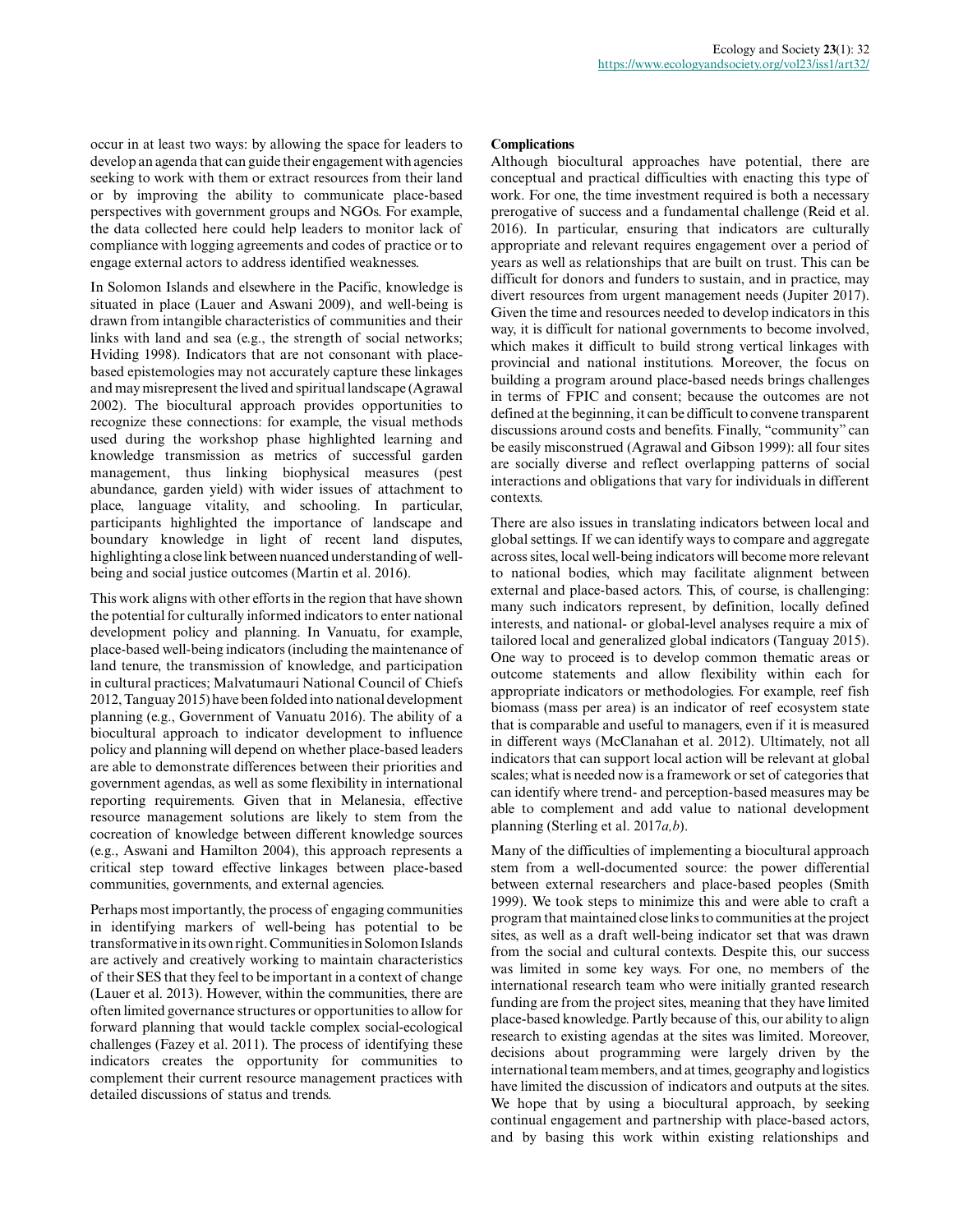networks, we (the entire research team) have been able to ground this work in a meaningful way. However, it is important to note the limits to this project model, which are likely to be a factor in all projects that involve externally based or funded project members.

# **CONCLUSION**

In Melanesia, resource management success hinges on strong linkages with human livelihoods and well-being. Failure to build these linkages may result in monitoring and evaluation that is misaligned with place-based priorities, resulting in ineffective programming and limited long-term outcomes. We have argued that biocultural approaches to well-being indicator development may be able to inform localized responses to key issues and have the potential to guide better engagement between external NGOs and place-based communities. However, the tensions that we discuss above, between description and particularization, between input and ownership, and between the value of closely held and widely shared information, are real and require constant negotiation if they are to achieve just and sustainable outcomes (Sterling et al. 2017*a*).

In closing, we make three observations. The first is that there is a disconnect between lived experience at the sites and current measures of well-being at provincial and national scales. There are sizeable challenges in the measurement and monitoring of progress (Tanguay 2015), along with multiple examples of externally driven approaches that do not align with local needs and priorities. We argue that it is critical to continue to explore and bridge this disconnect because the lack of both local voices and understanding of place-based well-being seriously compromises the utility and equity of national development strategies (Bunce et al. 2010).

Further, we note that process is critical in ensuring that well-being indicators are relevant and useful at local scales. Participants considered this program useful because it created space for envisioning solutions and combining external and internal sources of knowledge, and improved the ability to interface with central or local government. In particular, even at sites that effectively govern resources, the space, time, and data to support forward planning discussions can be hard to obtain. We find that a biocultural approach can assist with this, and we will continue to work to use these indicators to support place-based well-being and link with different levels of government.

In general, we believe that biocultural approaches to well-being indicator development are able to create a conduit for respectful engagement between international groups with place-based communities, through which partnerships can emerge. The process increases the scope for place-based communities to engage outward in meaningful ways, and may be a step on the path to more equitable engagement by external entities in natural resource management and conservation.

*Responses to this article can be read online at:* [http://www.ecologyandsociety.org/issues/responses.](http://www.ecologyandsociety.org/issues/responses.php/9867) [php/9867](http://www.ecologyandsociety.org/issues/responses.php/9867)

#### **Acknowledgments:**

*We sincerely thank leaders and community members at the four sites for their consent and participation in this work. In particular, we thank Julie Belavaqara and Rayliss Luluta for their contributions to this work. The presented material is based on work supported by the National Science Foundation under grants EF-1427091 and 1444184. Any opinions, findings, and conclusions or recommendations expressed in this material are those of the author(s) and do not necessarily reflect the views of the National Science Foundation. This research was refined through discussion with the Assessing Biocultural Indicators Working Group supported in part by SNAPP: Science for Nature and People Partnership, a collaboration of The Nature Conservancy, the Wildlife Conservation Society, and the National Center for Ecological Analysis and Synthesis at the University of California, Santa Barbara. Generous support for this project also comes from the Gordon and Betty Moore Foundation, Lynette and Richard Jaffe, the Jaffe Family Foundation, The John D. and Catherine T. MacArthur Foundation (under grant 13-105118-000-INP), and the Tiffany & Co. Foundation.*

#### **LITERATURE CITED**

Aalbersberg, B., M. Avosa, R. James, C. Kaluwin, P. Lokani, J. Opu, S. Siwatibau, M. Tuiwawa, H. Waqa-Sakiti, and A. W. Tordoff. 2012. *Ecosystem profile: East Melanesian Islands biodiversity hotspot.* University of the South Pacific for the Critical Ecosystem Partnership Fund, Suva, Fiji. [online] URL: [https://www.cepf.net/SiteCollectionDocuments/east\\_melanesian\\_islands/](https://www.cepf.net/SiteCollectionDocuments/east_melanesian_islands/EMI_ecosystem_profile.pdf) [EMI\\_ecosystem\\_profile.pdf](https://www.cepf.net/SiteCollectionDocuments/east_melanesian_islands/EMI_ecosystem_profile.pdf)

Agrawal, A. 2002. Indigenous knowledge and the politics of classification. *International Social Science Journal* 54 (173):287-298. <http://dx.doi.org/10.1111/1468-2451.00382>

Agrawal, A., and C. C. Gibson. 1999. Enchantment and disenchantment: the role of community and natural resource conservation. *World Development* 27(4):629-649. [http://dx.doi.](http://dx.doi.org/10.1016/S0305-750X%2898%2900161-2) [org/10.1016/S0305-750X\(98\)00161-2](http://dx.doi.org/10.1016/S0305-750X%2898%2900161-2) 

Andersen, A. B., S. H. Thilsted, A. M. Schwarz. 2013. *Food and nutrition security in Solomon Islands.* CGIAR Research Program on Aquatic Agricultural Systems, Penang, Malaysia. [online] URL: [http://pubs.iclarm.net/resource\\_centre/WF\\_3544.pdf](http://pubs.iclarm.net/resource_centre/WF_3544.pdf)

Apgar, J. M., P. J. Cohen, B. D. Ratner, S. de Silva, M.-C. Buisson, C. Longley, R. Bastakoti, and E. Mapedza. 2017. Identifying opportunities to improve governance of aquatic agricultural systems through participatory action research. *Ecology and Society* 22(1):9.<http://dx.doi.org/10.5751/ES-08929-220109>

Armitage, D., C. Béné, A. T. Charles, D. Johnson, and E. H. Allison. 2012. The interplay of well-being and resilience in applying a social-ecological perspective. *Ecology and Society* 17 (4):15. <http://dx.doi.org/10.5751/ES-04940-170415>

Aswani, S. 2002. Assessing the effects of changing demographic and consumption patterns on sea tenure regimes in the Roviana Lagoon, Solomon Islands. *Ambio* 31(4):272-284. [http://dx.doi.](http://dx.doi.org/10.1579/0044-7447-31.4.272) [org/10.1579/0044-7447-31.4.272](http://dx.doi.org/10.1579/0044-7447-31.4.272)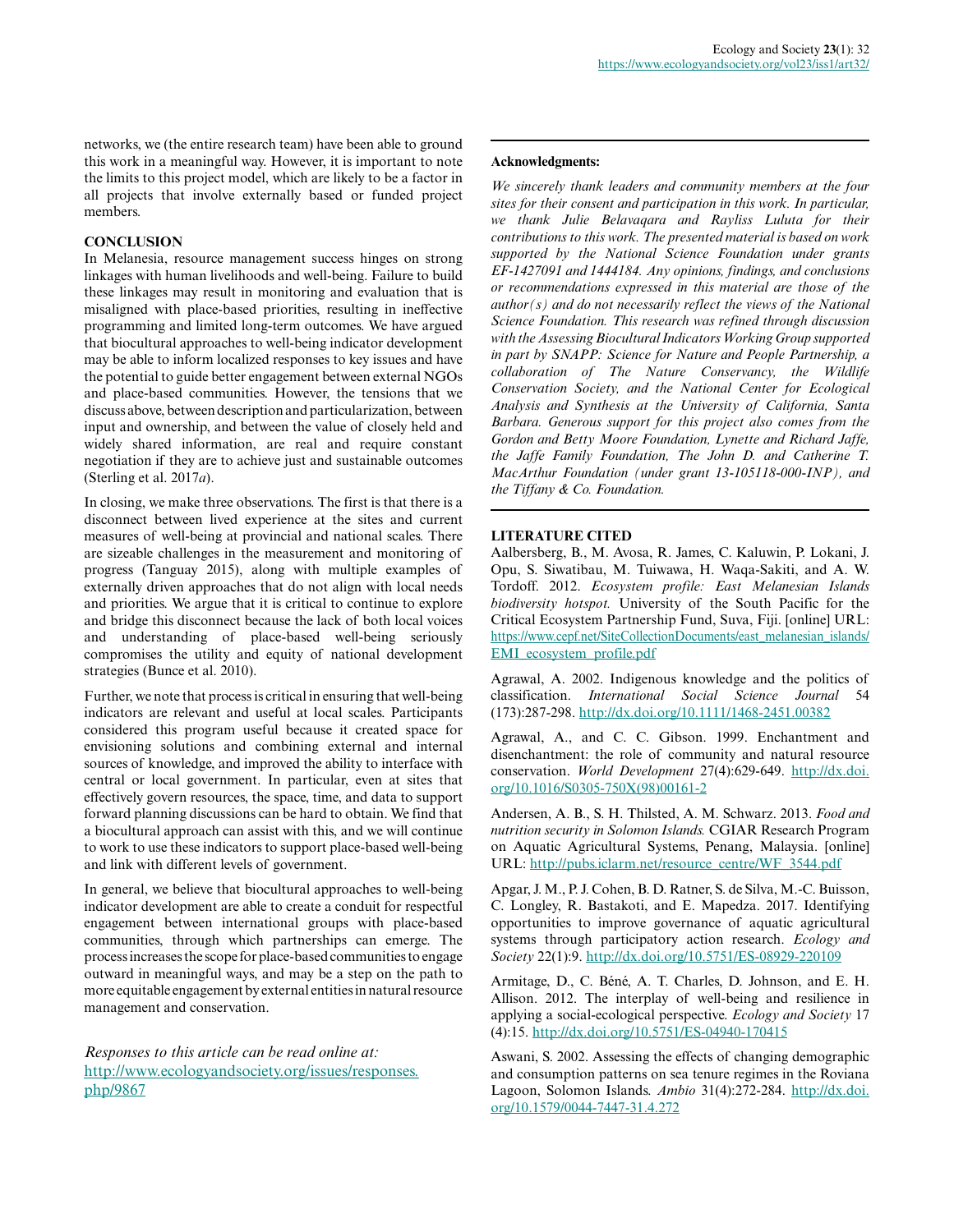Aswani, S., and R. J. Hamilton. 2004. Integrating indigenous ecological knowledge and customary sea tenure with marine and social science for conservation of bumphead parrotfish (*Bolbometopon muricatum*) in the Roviana Lagoon, Solomon Islands. *Environmental Conservation* 31(1):69-83. [http://dx.doi.](http://dx.doi.org/10.1017/S037689290400116X) [org/10.1017/S037689290400116X](http://dx.doi.org/10.1017/S037689290400116X) 

Baines, G. 2015. *Solomon Islands is unprepared to manage a minerals-based economy.* SSGM Discussion Paper 2015/6. Coral Bell School of Asia Pacific Affairs, Australian National University, Canberra, Australia. [online] URL: [http://ssgm.](http://ssgm.bellschool.anu.edu.au/sites/default/files/publications/attachments/2015-12/DP_2015_6_Baines_0.pdf) [bellschool.anu.edu.au/sites/default/files/publications/attachments/2015-12/](http://ssgm.bellschool.anu.edu.au/sites/default/files/publications/attachments/2015-12/DP_2015_6_Baines_0.pdf) [DP\\_2015\\_6\\_Baines\\_0.pdf](http://ssgm.bellschool.anu.edu.au/sites/default/files/publications/attachments/2015-12/DP_2015_6_Baines_0.pdf)

Bayliss-Smith, T., E. Hviding, and T. Whitmore. 2003. Rainforest composition and histories of human disturbance in Solomon Islands. *Ambio* 32(5):346-352. [http://dx.doi.org/10.1579/0044-7](http://dx.doi.org/10.1579/0044-7447-32.5.346) [447-32.5.346](http://dx.doi.org/10.1579/0044-7447-32.5.346)

Beavers, K. A., and K. Hodgson. 2011. *How arts and cultural strategies enhance community engagement and participation.* American Planning Association, Chicago, Illinois, USA. [online] URL: [https://www.planning.org/research/arts/briefingpapers/engagement.](https://www.planning.org/research/arts/briefingpapers/engagement.htm) [htm](https://www.planning.org/research/arts/briefingpapers/engagement.htm)

Bennett, N. J. 2016. Using perceptions as evidence to improve conservation and environmental management. *Conservation Biology* 30(3):582-592. <http://dx.doi.org/10.1111/cobi.12681>

Bergamini, N., R. Blasiak, P. Eyzaguirre, K. Ichikawa, D. Mijatovic, F. Nakao, and S. M. Subramamian. 2013. *Indicators of resilience in socio-ecological production landscapes (SEPLs).* UNU-IAS Policy Report. United Nations University Institute of Advanced Studies, Yokohama, Japan. [online] URL: [https://www.](https://www.bioversityinternational.org/fileadmin/user_upload/online_library/publications/pdfs/Indicators_of_Resilience_in_Socio-ecological_Production_Landscapes__SEPLs__1676.pdf) [bioversityinternational.org/fileadmin/user\\_upload/online\\_library/](https://www.bioversityinternational.org/fileadmin/user_upload/online_library/publications/pdfs/Indicators_of_Resilience_in_Socio-ecological_Production_Landscapes__SEPLs__1676.pdf) [publications/pdfs/Indicators\\_of\\_Resilience\\_in\\_Socio](https://www.bioversityinternational.org/fileadmin/user_upload/online_library/publications/pdfs/Indicators_of_Resilience_in_Socio-ecological_Production_Landscapes__SEPLs__1676.pdf)[ecological\\_Production\\_Landscapes\\_\\_SEPLs\\_\\_1676.pdf](https://www.bioversityinternational.org/fileadmin/user_upload/online_library/publications/pdfs/Indicators_of_Resilience_in_Socio-ecological_Production_Landscapes__SEPLs__1676.pdf)

Biedenweg, K., H. Harguth, and K. Stiles. 2017. The science and politics of human well-being: a case study in cocreating indicators for Puget Sound restoration. *Ecology and Society* 22(3):11. [https://](https://doi.org/10.5751/ES-09424-220311) [doi.org/10.5751/ES-09424-220311](https://doi.org/10.5751/ES-09424-220311)

Brockington, D., J. Igoe, and K. Schmidt-Soltau. 2006. Conservation, human rights, and poverty reduction. *Conservation Biology* 20(1):250-252. [http://dx.doi.org/10.1111/j.1523-1739.2006.00335.](http://dx.doi.org/10.1111/j.1523-1739.2006.00335.x) [x](http://dx.doi.org/10.1111/j.1523-1739.2006.00335.x)

Brondizio, E. S., E. Ostrom, and O. R. Young. 2009. Connectivity and the governance of multilevel social-ecological systems: the role of social capital. *Annual Review of Environment and Resources* 34:253-278. <http://dx.doi.org/10.1146/annurev.environ.020708.100707>

Bunce, M., K. Brown, and S. Rosendo. 2010. Policy misfits, climate change and cross-scale vulnerability in coastal Africa: how development projects undermine resilience. *Environmental Science and Policy* 13(6):485-497. [http://dx.doi.org/10.1016/j.](http://dx.doi.org/10.1016/j.envsci.2010.06.003) [envsci.2010.06.003](http://dx.doi.org/10.1016/j.envsci.2010.06.003) 

Büscher, B., R. Fletcher, D. Brockington, C. Sandbrook, W. M. Adams, L. Campbell, C. Corson, W. Dressler, R. Duffy, N. Gray, G. Holmes, A. Kelly, E. Lunstrum, M. Ramutsindela, and K. Shanker. 2017. Half-Earth or whole Earth? Radical ideas for conservation, and their implications. *Oryx* 51(3):407-410. [http://](http://dx.doi.org/10.1017/S0030605316001228) [dx.doi.org/10.1017/S0030605316001228](http://dx.doi.org/10.1017/S0030605316001228) 

Caillon, S., G. Cullman, B. Verschuuren, and E. J. Sterling. 2017. Moving beyond the human–nature dichotomy through biocultural approaches: including ecological well-being in resilience indicators. *Ecology and Society* 22(4):27. [https://doi.](https://doi.org/10.5751/ES-09746-220427) [org/10.5751/ES-09746-220427](https://doi.org/10.5751/ES-09746-220427) 

Danielsen, F., N. D. Burgess, A. Balmford, P. F. Donald, M. Funder, J. P. G. Jones, P. Alviola, D. S. Balete, T. Blomley, J. Brashares, B. Child, M. Enghoff, J. Fjeldså, S. Holt, H. Hübertz, A. E. Jensen, P. M. Jensen, J. Massao, M. M. Mendoza, Y. Ngaga, M. K. Poulsen, R. Rueda, M. Sam, T. Skielboe, G. Stuart-Hill, E. Topp-Jørgensen, and D. Yonten. 2009. Local participation in natural resource monitoring: a characterization of approaches. *Conservation Biology* 23(1):31-42. [http://dx.doi.org/10.1111/](http://dx.doi.org/10.1111/j.1523-1739.2008.01063.x) [j.1523-1739.2008.01063.x](http://dx.doi.org/10.1111/j.1523-1739.2008.01063.x)

Diener, E. 2000. Subjective well-being: the science of happiness and a proposal for a national index. *American Psychologist* 55 (1):34-43. <http://dx.doi.org/10.1037/0003-066X.55.1.34>

Dudley, N., editor. 2008. *Guidelines for applying protected area management categories.* International Union for Conservation of Nature, Gland, Switzerland. [online] URL: [https://www.iucn.org/](https://www.iucn.org/content/guidelines-applying-protected-area-management-categories-0) [content/guidelines-applying-protected-area-management-categories-0](https://www.iucn.org/content/guidelines-applying-protected-area-management-categories-0) 

Escobar, C. 2014. Community well-being in Bolivia: an indigenous perspective. Pages 42-57 *in* B. Verschuuren, S. M. Subramanian, and W. Hemstra, editors. *Community well-being in biocultural landscapes: Are we living well?* Practical Action Publishing, Rugby, UK.<http://dx.doi.org/10.3362/9781780448374.003>

Fazey, I., N. Pettorelli, J. Kenter, D. Wagatora, and D. Schuett. 2011. Maladaptive trajectories of change in Makira, Solomon Islands. *Global Environmental Change* 21(4):1275-1289. [http://dx.](http://dx.doi.org/10.1016/j.gloenvcha.2011.07.006) [doi.org/10.1016/j.gloenvcha.2011.07.006](http://dx.doi.org/10.1016/j.gloenvcha.2011.07.006) 

Foale, S. 2001. "Where's our development?" Landowner aspirations and environmentalist agendas in Western Solomon Islands. *Asia Pacific Journal of Anthropology* 2(2):44-65. [http://](http://dx.doi.org/10.1080/14442210110001706105) [dx.doi.org/10.1080/14442210110001706105](http://dx.doi.org/10.1080/14442210110001706105) 

Foale, S. 2006. Is coral reef conservation possible without science education in Melanesia? Is science education possible without development? Pages 1274-1278 *in Proceedings of the 10th International Coral Reef Symposium.* International Society for Reef Studies, Waco, Texas, USA.

Fraser, E. D. G., A. J. Dougill, W. E. Mabee, M. Reed, and P. McAlpine. 2006. Bottom up and top down: analysis of participatory processes for sustainability indicator identification as a pathway to community empowerment and sustainable environmental management. *Journal of Environmental Management* 78(2):114-127.<http://dx.doi.org/10.1016/j.jenvman.2005.04.009>

Furusawa, T., M. Q. Sirikolo, M. Sasaoka, and R. Ohtsuka. 2014. Interaction between forest biodiversity and people's use of forest resources in Roviana, Solomon Islands: implications for biocultural conservation under socioeconomic changes. *Journal of Ethnobiology and Ethnomedicine* 10:10. [https://doi.](https://doi.org/10.1186/1746-4269-10-10) [org/10.1186/1746-4269-10-10](https://doi.org/10.1186/1746-4269-10-10)

Gavin, M. C., J. McCarter, A. Mead, F. Berkes, J. R. Stepp, D. Peterson, and R. Tang. 2015. Defining biocultural approaches to conservation. *Trends in Ecology and Evolution* 30(3):140-145. <http://dx.doi.org/10.1016/j.tree.2014.12.005>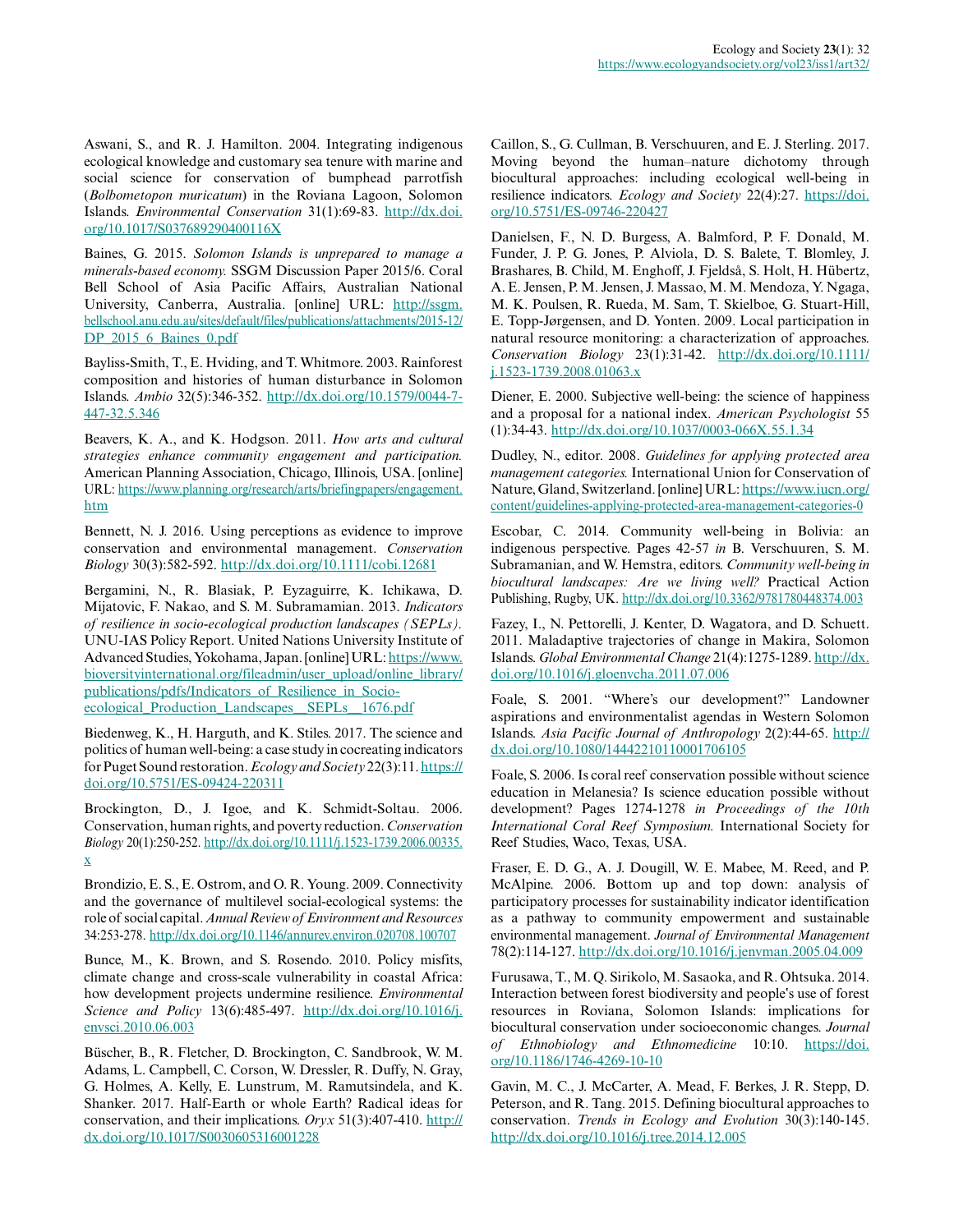Government of Vanuatu. 2016. *Vanuatu 2030: the people*'*s plan: national sustainable development plan 2016–2030.* Government of Vanuatu, Port Vila, Vanuatu. [online] URL: [https://www.cbd.int/](https://www.cbd.int/doc/meetings/mar/soiws-2016-05/other/soiws-2016-05-vanuatu-05-en.pdf) [doc/meetings/mar/soiws-2016-05/other/soiws-2016-05-vanuatu-05](https://www.cbd.int/doc/meetings/mar/soiws-2016-05/other/soiws-2016-05-vanuatu-05-en.pdf) [en.pdf](https://www.cbd.int/doc/meetings/mar/soiws-2016-05/other/soiws-2016-05-vanuatu-05-en.pdf)

Hughes, S., A. Yau, L. Max, N. Petrovic, F. Davenport, M. Marshall, T. R. McClanahan, E. H. Allison, and J. E. Cinner. 2012. A framework to assess national level vulnerability from the perspective of food security: the case of coral reef fisheries. *Environmental Science and Policy* 23:95-108. [http://dx.doi.](http://dx.doi.org/10.1016/j.envsci.2012.07.012) [org/10.1016/j.envsci.2012.07.012](http://dx.doi.org/10.1016/j.envsci.2012.07.012) 

Hviding, E. 1998. Contextual flexibility: present status and future of customary marine tenure in Solomon Islands. *Ocean and Coastal Management* 40(2-3):253-269. [http://dx.doi.org/10.1016/](http://dx.doi.org/10.1016/S0964-5691%2898%2900042-8) [S0964-5691\(98\)00042-8](http://dx.doi.org/10.1016/S0964-5691%2898%2900042-8) 

Hviding, E. 2003. Contested rainforests, NGOs, and projects of desire in Solomon Islands. *International Social Science Journal* 55 (178):539-554. [http://dx.doi.org/10.1111/j.0020-8701.2003.05504003.](http://dx.doi.org/10.1111/j.0020-8701.2003.05504003.x) [x](http://dx.doi.org/10.1111/j.0020-8701.2003.05504003.x)

International Society of Ethnobiology. 2006. *International Society of Ethnobiology code of ethics (with 2008 additions).* International Society of Ethnobiology, Bristol, Vermont, USA. <http://ethnobiology.net/code-of-ethics/>

Jupiter, S. 2017. Culture, kastom and conservation in Melanesia: What happens when worldviews collide? *Pacific Conservation Biology* 23(2):139-145. <https://doi.org/10.1071/PC16031>

Jupiter, S. D., and D. P. Egli. 2011. Ecosystem-based management in Fiji: successes and challenges after five years of implementation. *Journal of Marine Biology* 2011:940765. [http://](http://dx.doi.org/10.1155/2011/940765) [dx.doi.org/10.1155/2011/940765](http://dx.doi.org/10.1155/2011/940765)

Jupiter, S. D., A. Wenger, C. J. Klein, S. Albert, S. Mangubhai, J. Nelson, L. Teneva, V. J. Tulloch, A. T. White, and J. E. M. Watson. 2017. Opportunities and constraints for implementing integrated land-sea management on islands. *Environmental Conservation* 44 (3):254-266. <http://dx.doi.org/10.1017/S0376892917000091>

Kabutaulaka, T. T. 2000. Rumble in the jungle: land, culture and (un)sustainable logging in Solomon Islands. Pages 88-97 *in* E. Hooper, editor. *Culture and sustainable development in the Pacific.* Australian National University E Press, Canberra, Australia. [online] URL: [https://press.anu.edu.au/publications/culture-and](https://press.anu.edu.au/publications/culture-and-sustainable-development-pacific)[sustainable-development-pacific](https://press.anu.edu.au/publications/culture-and-sustainable-development-pacific)

Katovai, E., W. Edwards, and W. F. Laurance. 2015. Dynamics of logging in Solomon Islands: the need for restoration and conservation alternatives. *Tropical Conservation Science* 8 (3):718-731. <http://dx.doi.org/10.1177/194008291500800309>

Knight, A. T., R. M. Cowling, M. Rouget, A. Balmford, A. T. Lombard, and B. M. Campbell. 2008. Knowing but not doing: selecting priority conservation areas and the researchimplementation gap. *Conservation Biology* 22(3):610-617. [http://](http://dx.doi.org/10.1111/j.1523-1739.2008.00914.x) [dx.doi.org/10.1111/j.1523-1739.2008.00914.x](http://dx.doi.org/10.1111/j.1523-1739.2008.00914.x)

Laird, S. A., G. L. Awung, R. J. Lysinge, and L. E. Ndive. 2011. The interweave of people and place: biocultural diversity in migrant and indigenous livelihoods around Mount Cameroon. *International Forestry Review* 13(3):275-293. [https://doi.](https://doi.org/10.1505/146554811798293890) [org/10.1505/146554811798293890](https://doi.org/10.1505/146554811798293890)

Lauer, M., S. Albert, S. Aswani, B. S. Halpern, L. Campanella, and D. La Rose. 2013. Globalization, Pacific Islands, and the paradox of resilience. *Global Environmental Change* 23(1):40-50. <http://dx.doi.org/10.1016/j.gloenvcha.2012.10.011>

Lauer, M., and S. Aswani. 2009. Indigenous ecological knowledge as situated practices: understanding fishers' knowledge in the Western Solomon Islands. *American Anthropologist* 111 (3):317-329.<http://dx.doi.org/10.1111/j.1548-1433.2009.01135.x>

Lynch, J., M. Ross, and T. Crowley. 2002. *The Oceanic Languages.* Curzon Press, Richmond, UK.

Maffi, L. 2005. Linguistic, cultural, and biological diversity. *Annual Review of Anthropology* 34:599-617. [http://dx.doi.](http://dx.doi.org/10.1146/annurev.anthro.34.081804.120437) [org/10.1146/annurev.anthro.34.081804.120437](http://dx.doi.org/10.1146/annurev.anthro.34.081804.120437)

Malvatumauri National Council of Chiefs. 2012. *Alternative indicators of well-being for Melanesia: Vanuatu pilot study report.* Malvatumauri National Council of Cheifs, Port Vila, Vanuatu. [online] URL: [http://www.christensenfund.org/wp-content/](http://www.christensenfund.org/wp-content/uploads/2012/11/Alternative-Indicators-Vanuatu.pdf) [uploads/2012/11/Alternative-Indicators-Vanuatu.pdf](http://www.christensenfund.org/wp-content/uploads/2012/11/Alternative-Indicators-Vanuatu.pdf)

Martin, A., B. Coolsaet, E. Corbera, N. M. Dawson, J. A. Fraser, I. Lehmann, and I. Rodriguez. 2016. Justice and conservation: the need to incorporate recognition. *Biological Conservation* 197:254-261. <http://dx.doi.org/10.1016/j.biocon.2016.03.021>

McClanahan, T. R., S. D. Donner, J. A. Maynard, M. A. MacNeil, N. A. J. Graham, J. Maina, A. C. Baker, J. B. Alemu I., M. Beger, S. J. Campbell, E. S. Darling, C. M. Eakin, S. F. Heron, S. D. Jupiter, C. J. Lundquist, E. McLeod, P. J. Mumby, M. J. Paddack, E. R. Selig, and R. van Woesik. 2012. Prioritizing key resilience indicators to support coral reef management in a changing climate. *Plos One* 7(8):e42884. [http://dx.doi.org/10.1371/journal.](http://dx.doi.org/10.1371/journal.pone.0042884) [pone.0042884](http://dx.doi.org/10.1371/journal.pone.0042884)

Naeem, S., R. Chazdon, J. E. Duffy, C. Prager, and B. Worm. 2016. Biodiversity and human well-being: an essential link for sustainable development. *Proceedings of the Royal Society B* 283 (1844):20162091.<http://dx.doi.org/10.1098/rspb.2016.2091>

Pikacha, P., T. Lavery, M. Sirikolo, D. Boseto, D. Pikacha Jr., and E. Pollard. 2016. *Solomon Islands ranger skills guide.* University of Queensland, Brisbane, Australia.

Reed, M. S., A. J. Dougill, and T. R. Baker. 2008. Participatory indicator development: What can ecologists and local communities learn from each other? *Ecological Applications* 18 (5):1253-1269. <http://dx.doi:10.1890/07-0519.1>

Reenberg, A., T. Birch-Thomsen, O. Mertz, B. Fog, and S. Christiansen. 2008. Adaptation of human coping strategies in a small island society in the SW Pacific—50 years of change in the coupled human-environment system on Bellona, Solomon Islands. *Human Ecology* 36(6):807-819. [https://doi.org/10.1007/](https://doi.org/10.1007/s10745-008-9199-9) [s10745-008-9199-9](https://doi.org/10.1007/s10745-008-9199-9) 

Reid, R. S., D. Nkedianye, M. Y. Said, D. Kaelo, M. Neselle, O. Makui, L. Onetu, S. Kiruswa, N. O. Kamuaro, P. Kristjanson, J. Ogutu, S. B. BurnSilver, M. J. Goldman, R. B. Boone, K. A. Galvin, N. M. Dickson, and W. C. Clark. 2016. Evolution of models to support community and policy action with science: balancing pastoral livelihoods and wildlife conservation in savannas of East Africa. *Proceedings of the National Academy of Sciences* 113(17):4579-4584. <http://dx.doi.org/10.1073/pnas.0900313106>